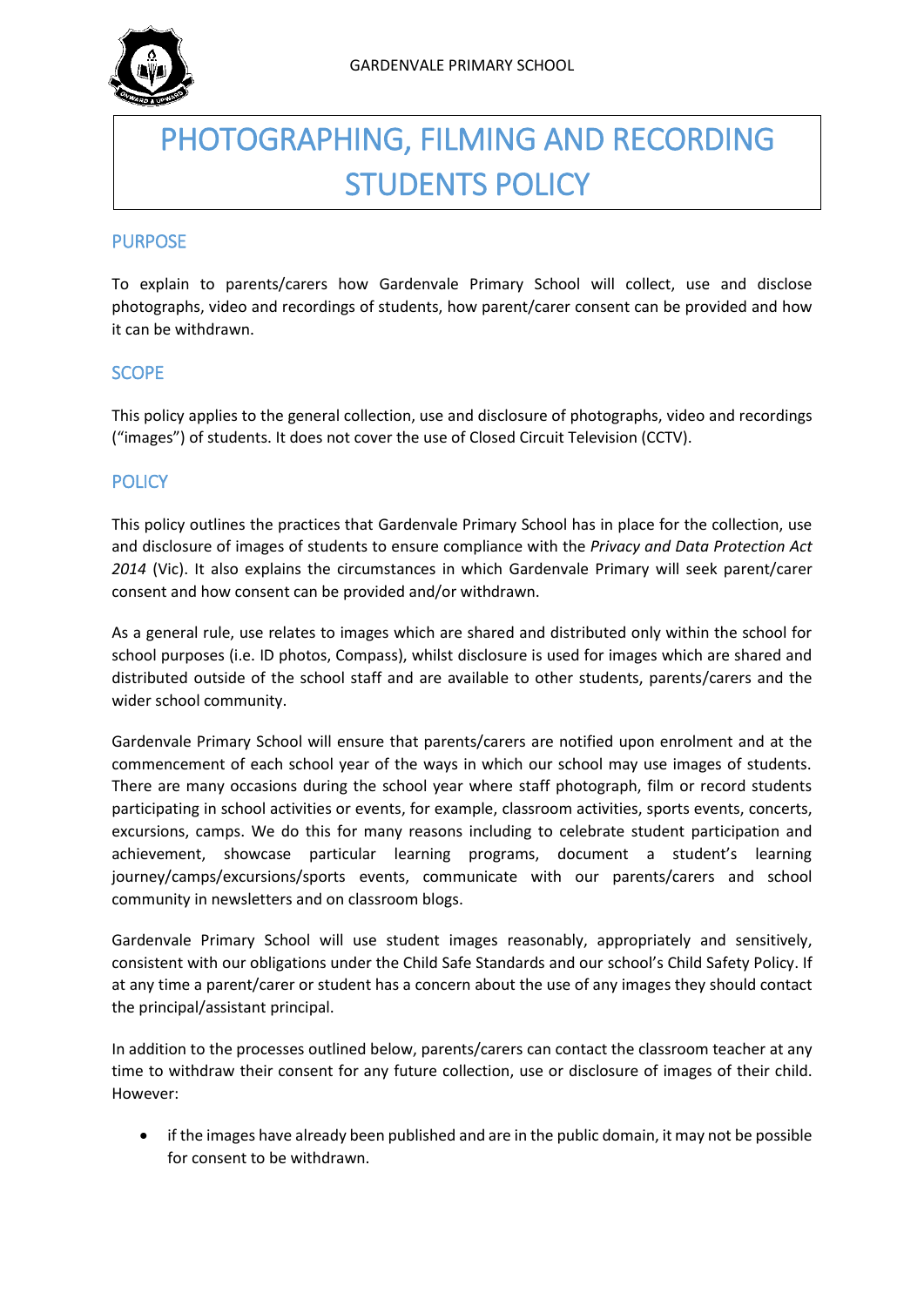

- There may be occasions when the school will record whole of school or large group events and make those recordings available to the school community through DVD sales such as the school musical and if your child participates, they may appear in these recordings which will be available to the whole school community.
- The school can still collect, use and disclose images in circumstances where consent is not required (see below for more information).

# Official school photographs

Each year Gardenvale Primary School will arrange for a professional photographer to take official school photographs of students. This will generally involve both class photos and individual photos being taken.

Official school photographs may be:

- purchased by parents/carers
- used for school identification
- stored on CASES21, COMPASS and GradeXpert for educational and administrative purposes.

Gardenvale Primary School will notify parents/carers in advance of the official school photographs being taken to give them an opportunity to decide whether their child will be included in the official school photographs.

Parents/carers who choose to opt-out of having their child participate in official school photographs must contact Gardenvale Primary School by letter/email before the date photos are scheduled to be taken to advise that their child will not participate. There is no obligation on any parent or carer to purchase any photographs taken.

# Images for use and disclosure within the school community and ordinary school communications

From time to time Gardenvale Primary School may photograph, film or record students to use within the school community, including:

- in the school's communication, learning and teaching tools (for example, emails, classroom blogs that can only be accessed by students, parents or school staff with passwords eg Compass, Class Dojo etc)
- for display in school classrooms, on noticeboards etc
- to support student's health and wellbeing (eg photographs of pencil grip to assist in OT assessments)

An Annual Consent Form and Collection Notice will be distributed to parents/carers on enrolment and also at the beginning of each school year.

## Images to be used or disclosed outside the school community

#### **External use or disclosure by the school**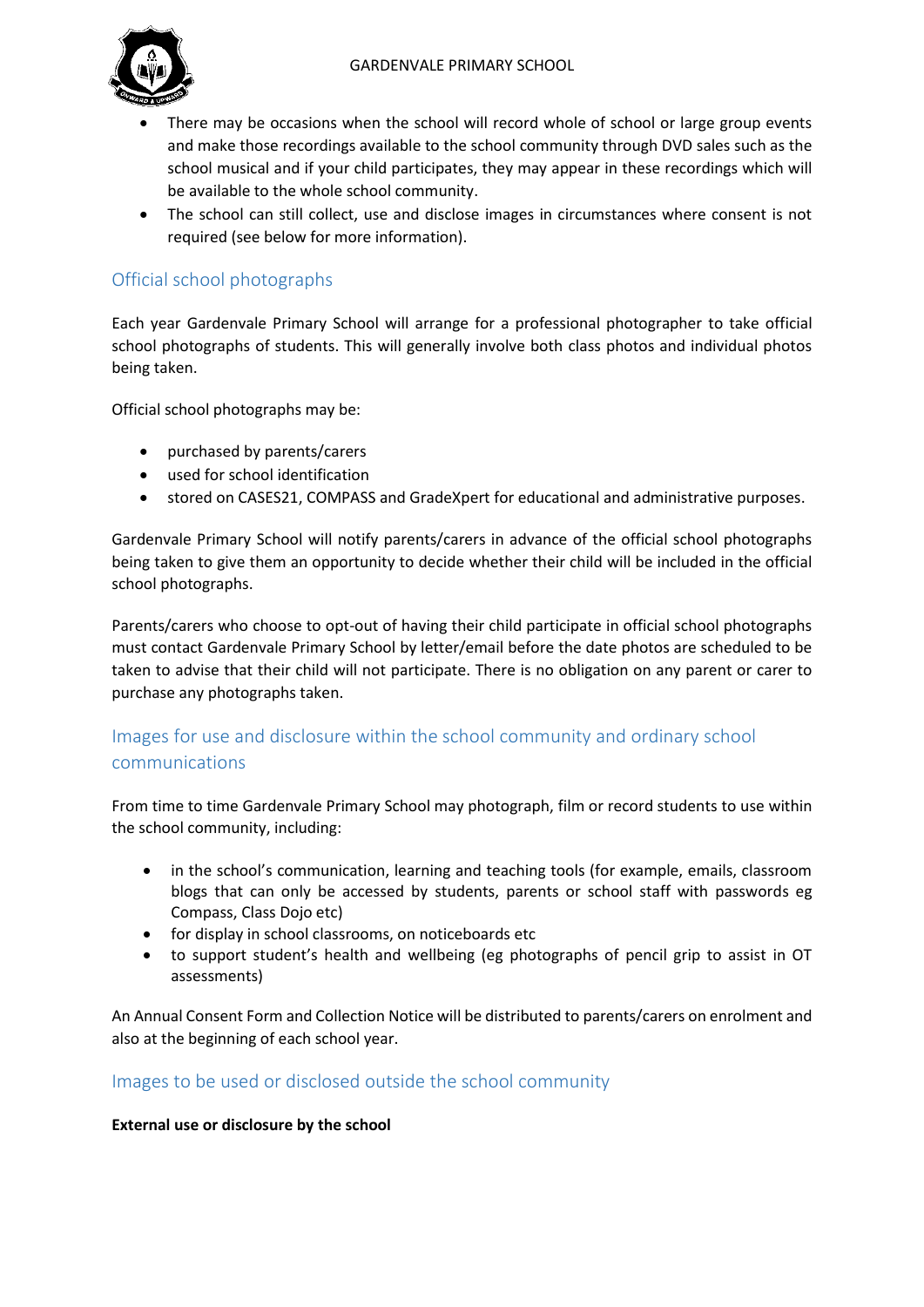

Photographs, video or recordings of students may also be used in publications that are accessible to the public, including:

- on the school's website [including in the school newsletter which is publicly available on the website
- in the school newsletter

The Annual Consent Form and Collection Notice also covers these types of uses and will be distributed to parents/carers on enrolment and also at the beginning of each school. We will notify you individually if we are considering using any images of your child for specific advertising or promotional purposes.

#### **Media**

The media, or the Department of Education and Training's media team, may seek to photograph, film or record students for a news story or school event. This may include broadcast media, online or social media or print media, including newspapers and magazine publications.

When our school receives such requests Gardenvale Primary School will:

- provide parents/carers with information about the organisation involved and when/for what purposes the photography, filming or recording will occur
- seek prior, express parent/carer consent in writing.

Students will only be photographed, filmed or recorded by the media at school if express consent is provided for that specific media event. Neither the school nor the Department own or control any photographs, video or recordings of students taken by the media.

#### **Other external collection, use or disclosure**

If there is a situation which will involve the collection, use or disclosure of images of students by or to third parties which is not otherwise covered by this policy, Gardenvale Primary School will:

- provide parents/carers with information about the event or activity, the organisation involved and when the photography, filming or recording will occur
- seek prior, express parent/carer consent in writing.

## School performances, sporting events and other school approved activities

Gardenvale Primary School requests that parents/carers, students and invited guests who photograph, film or record school activities only do so for their own personal use and do not publish the images in any form, including on social media, without the prior consent of persons whose children also appear in the images.

Neither the school nor the Department own or control any images of students taken by parents/carers, students or their invited guests at school activities.

### Images to manage student behaviour or fulfil our school's legal obligations